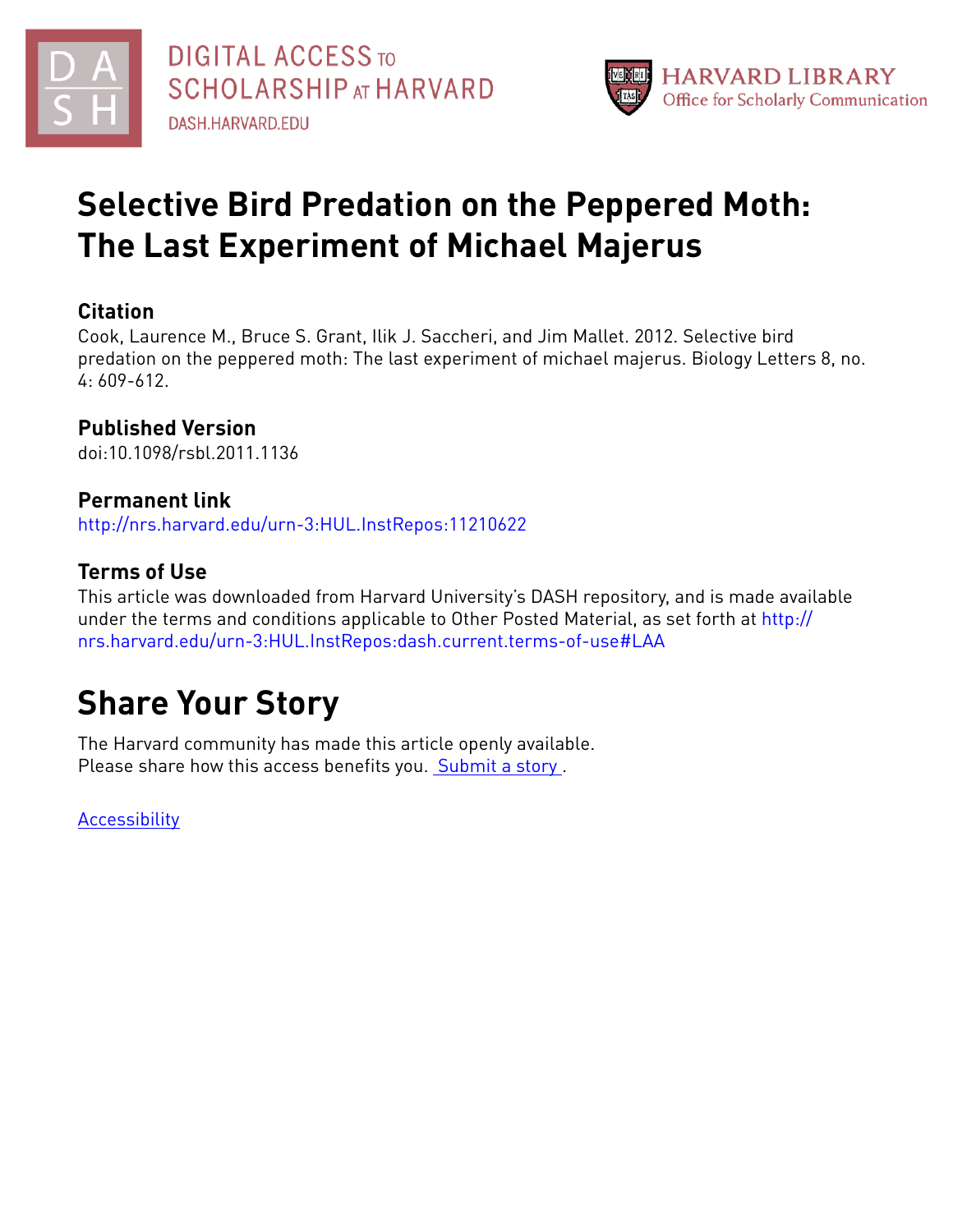Biol. Lett. (2012) 8, 609–612 doi:10.1098/rsbl.2011.1136 Published online 8 February 2012

Evolutionary biology

## Selective bird predation on the peppered moth: the last experiment of Michael **Majerus**

L. M. Cook<sup>1</sup>, B. S. Grant<sup>2</sup>, I. J. Saccheri<sup>3</sup> and J. Mallet $4,5,*$ 

<sup>1</sup>Life Sciences, University of Manchester, Manchester M13 9PT, UK  ${}^{2}$ Department of Biology, College of William and Mary, Williamsburg, VA 23187, USA

<sup>3</sup>Institute of Integrative Biology, University of Liverpool,

Liverpool L69 7ZB, UK<br><sup>4</sup>Genetics Evolution and Environment, UCL, 4 Stephenson Way, London NW1 2HE, UK

<sup>5</sup>Department of Organismic and Evolutionary Biology, Harvard University, 26 Oxford Street, Cambridge, MA 02138, USA \*Author for correspondence ([jmallet@oeb.harvard.edu](mailto:jmallet@oeb.harvard.edu)).

Colour variation in the peppered moth Biston betularia was long accepted to be under strong natural selection. Melanics were believed to be fitter than pale morphs because of lower predation at daytime resting sites on dark, sooty bark. Melanics became common during the industrial revolution, but since 1970 there has been a rapid reversal, assumed to have been caused by predators selecting against melanics resting on today's less sooty bark. Recently, these classical explanations of melanism were attacked, and there has been general scepticism about birds as selective agents. Experiments and observations were accordingly carried out by Michael Majerus to address perceived weaknesses of earlier work. Unfortunately, he did not live to publish the results, which are analysed and presented here by the authors. Majerus released 4864 moths in his six-year experiment, the largest ever attempted for any similar study. There was strong differential bird predation against melanic peppered moths. Daily selection against melanics  $(s \approx 0.1)$  was sufficient in magnitude and direction to explain the recent rapid decline of melanism in post-industrial Britain. These data provide the most direct evidence yet to implicate camouflage and bird predation as the overriding explanation for the rise and fall of melanism in moths.

Keywords: natural selection; cryptic coloration; ecological genetics; insectivorous birds; melanism; lepidoptera

#### 1. INTRODUCTION

Melanism in the peppered moth Biston betularia led to the earliest measurements of natural selection on a Mendelian locus in the wild [\[1,2](#page-3-0)]. Rapid nineteenth century increases in melanics, followed by more recent declines took place in step with changing patterns of industrialization in Britain and elsewhere [\[3](#page-3-0)–[5](#page-3-0)]. The melanic 'carbonaria' morph is inherited via a dominant allele,  $C$ , at a single locus. The recessive c allele specifies the non-melanic black and white 'typica' form, while intermediate melanic 'insularia' alleles, inherited at the same locus, are dominant to typica and recessive to carbonaria. Insularia forms also increased, somewhat variably, during industrialization [\[5\]](#page-3-0). Recently, this locus has been mapped and cloned; the pattern of genetic variation in the genomic region harbouring the C locus suggests a rapid selective sweep around a single mutational origin of melanism [[6](#page-3-0)].

Melanics were long believed to be advantageous in the face of bird predation against bark resting sites darkened by soot pollution [\[2\]](#page-3-0), a form of camouflage [\[7\]](#page-3-0). Classic experiments in the mid-twentieth century proved that birds attacked the moths. Furthermore, resting moths that failed to match their background were more vulnerable to bird predation in cage experiments [\[8,](#page-3-0)[9](#page-4-0)]. Mark–recapture studies of live moths, as well as many bird predation experiments using dead moths pinned to tree trunks, supported the hypothesis that birds were the agents of selection on melanism [\[3,](#page-3-0)[9](#page-4-0)].

However, these procedures have drawbacks [\[3,5](#page-3-0)[,10\]](#page-4-0), and critiques were increasingly aired [[5](#page-3-0)[,11,12\]](#page-4-0). In experiments, moths were often placed on tree trunks, which were argued to be abnormal resting sites; pinned carcases seemed particularly unnatural. Moths were often released at greatly inflated densities, potentially increasing predation. Reared insects from geographically distant sources were often used to supplement wild individuals, and may not have behaved as naturally in recapture experiments as wild moths. By the 1990s, considerable scepticism became evident  $[11–14]$  $[11–14]$  $[11–14]$  $[11–14]$ . Factors other than bird predation (e.g. migration, physiological differences among genotypes) were argued to play a substantial role in the evolution of melanism in Biston [\[5,](#page-3-0)[15](#page-4-0)–[17\]](#page-4-0). Caveats about the predation experiments discussed in Majerus's book [\[5\]](#page-3-0), critiques by other biologists, as well as points made particularly forcefully in a review of the Majerus book [\[18\]](#page-4-0), were soon exploited by non-scientists to promote an anti-evolution agenda and to denigrate the predation explanation [[10\]](#page-4-0). Kettlewell's original mark–recapture experiments were later argued to be fraudulent [[19\]](#page-4-0) (quite groundlessly: see [[3](#page-3-0)[,10](#page-4-0),[20\]](#page-4-0)). Judith Hooper, author of this claim, also suggested that bats rather than birds might be the agents of selection [[19\]](#page-4-0). Soon, both the public in general and even evolutionary biologists began to doubt the bird predation story (electronic supplementary material, S1 [\[18](#page-4-0)]).

Majerus therefore decided to make key new field observations, and he also designed and carried out a massive new predation experiment, the largest predation experiment ever performed (4864 released moths) to answer his own and other criticisms of earlier work [[5](#page-3-0)[,10,21](#page-4-0)]. In addition, to address the possible effect of bat predation, Majerus released live moths in night-time experiments in multiple locations: he found no significant differences in predation of 419 melanic and typical moths eaten by three species of pipistrelle bats [[22\]](#page-4-0).

These results were all presented by Majerus in a keynote address at the ESEB Congress, Uppsala, in

Electronic supplementary material is available at [http:](http://dx.doi.org/10.1098/rsbl.2011.1136)//[dx.doi.org](http://dx.doi.org/10.1098/rsbl.2011.1136)/ 10.1098/[rsbl.2011.1136](http://dx.doi.org/10.1098/rsbl.2011.1136) or via [http:](http://rsbl.royalsocietypublishing.org.)//[rsbl.royalsocietypublishing.](http://rsbl.royalsocietypublishing.org.) [org.](http://rsbl.royalsocietypublishing.org.) Original source data from Majerus is given at [http:](http://dx.doi.org/10.5061/dryad.962262h9)//[dx.doi.org](http://dx.doi.org/10.5061/dryad.962262h9)/ 10.5061/[dryad.962262h9](http://dx.doi.org/10.5061/dryad.962262h9)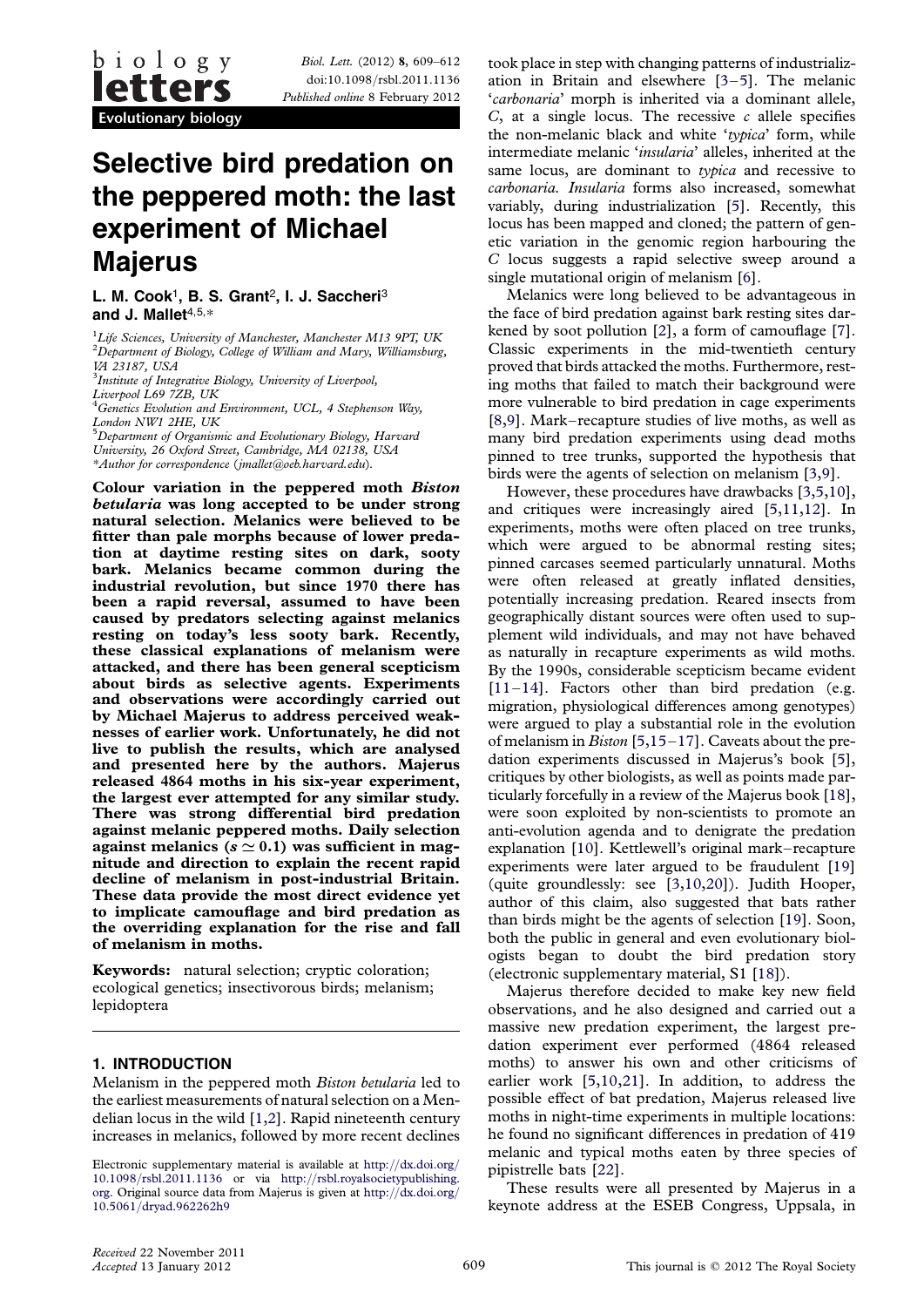August 2007. Unfortunately, Majerus died after a short illness in 2009 before publishing the resting site observations and predation results. However, the information from the Uppsala talk, which forms the basis for the current analysis, was made freely available by Majerus on the Internet soon thereafter as a set of projected slides. We have formed the current collaboration in order to analyse these results and disseminate them in print for the first time, as well as to clarify the importance of these key results for our understanding of natural selection in the wild.

#### 2. MATERIAL AND METHODS

Experimental and observational work presented here was carried out by Michael Majerus in a 1 ha rural garden, at Springfield, near Coton, Cambridgeshire, UK. Full methods were published in a little-known chapter [\[10\]](#page-4-0); relevant extracts are provided here (electronic supplementary material, S2). Original source files of his presentation in 2007, which contain the results analysed here, are provided at [http:](http://dx.doi.org/10.5061/dryad.962262h9)//dx.doi.org/10.5061/[dryad.962262h9.](http://dx.doi.org/10.5061/dryad.962262h9) In cases where numerical data were not supplied in these files, we have expressed the results in terms similar to those used by Majerus in the 2007 documents.

#### (a) Natural resting sites

While climbing trees in the experimental site in order to set up sleeves for the predation experiment (see below), Majerus systematically scrutinized trunks, branches and twigs of a limited set of trees and recorded natural resting positions of all wild moths he found. The 135 observations he obtained here add considerably to the less-extensive resting site data previously published [[10,12\]](#page-4-0).

#### (b) Predation experiment

The purposes of the new experiment by Majerus were to estimate the relative survival of local melanic and non-melanic moths at low, naturalistic densities. Moths (melanic carbonaria and non-melanic typica; no insularia morphs were used) were therefore released on substrates that Majerus himself had shown were normal for the species. Morphs were released at frequencies close to those estimated from captures in the previous year at Madingley, near Cambridge. (These Madingley frequencies have been interpolated by us from a graph provided by Majerus in his 2007 presentation; see [table 2,](#page-3-0) column 2).

A total of 4864 peppered moths were released during the natural emergence seasons over 6 years. Each night one moth was released into each of the 12 netting 'sleeves' surrounding a branch selected randomly from among the 103 (reduced to 97 by 2007) branches used in the study. Sleeves and any moths resting on them were removed before dawn, and positions of moths remaining undisturbed on bark were noted. Release density averaged less than  $10$  moths ha<sup>-1</sup> night<sup>-1</sup> . Moths absent from resting positions 4 h after sunrise were presumed eaten by predators as they rarely fly away during daylight unless greatly disturbed. Of those that disappeared, approximately 26 per cent were seen being eaten by birds via binocular observations [\[10\]](#page-4-0). For further details, see electronic supplementary material, S2 and the study of Majerus [[10](#page-4-0)].

#### (c) Statistical analysis of predation experiment

Data from the predation experiment [\(table 2](#page-3-0), columns 4–6) were provided as a three-way contingency table. The numbers of carbonaria and typica released yearly were fixed by the experimental design. Such nonstandard contingency tables are readily handled by log-linear models [[23](#page-4-0)]. Maximum-likelihood values of parameters of non-selective and selective predation rates were estimated given the assumptions of homogeneity or heterogeneity of effects among years, and likelihood-ratio tests were performed to test models of different hierarchical complexity [[24](#page-4-0),[25](#page-4-0)]. While simple contingency table analysis is probably more familiar, non-selective predation was heterogeneous among years, and a more complex analysis that takes account of the heterogeneity was required (see electronic supplementary material, S3).

#### 3. RESULTS

#### (a) Natural resting sites

Majerus had already shown that some moths did normally rest on tree trunks during the day [\[10](#page-4-0)].

Table 1. Numbers of wild peppered moths observed in different daytime resting positions, 2001–2006. Previous authors had argued that moths rarely rested on tree trunks during the day, and that many predation experiments employing tree trunks were therefore unnatural. In these new observations by Majerus, 35% of the 135 moths observed, both melanic and typical, were indeed found resting on tree trunks.

|                            | trunks   | branches | twigs   | total    |
|----------------------------|----------|----------|---------|----------|
| males<br>females<br>totals | 28<br>20 | 40<br>30 | 11<br>b | 79<br>56 |
|                            | 48       | 70       | 17      | 135      |

His recent extensive observations on resting sites obtained while climbing the trees in his garden to set up the predation experiment appear to have been lost, but he summarized the work in his 2007 Uppsala presentation ([http:](http://dx.doi.org/10.5061/dryad.962262h9)//[dx.doi.org/10.5061/](http://dx.doi.org/10.5061/dryad.962262h9) [dryad.962262h9\)](http://dx.doi.org/10.5061/dryad.962262h9). An annotated version of this summary is presented here. Majerus reported the following major features (table 1):

- The majority (52%) of moths rest on lateral branches.
- Of the moths on lateral branches, the majority (89%) rest on the lower half of the branch.
- $-$  A significant proportion of moths (35%) rest on tree trunks.
- Of those that rest on trunks, the majority (87%) rest on the north, rather than the south half.
- A minority of moths (13%) rest under or among twigs.
- There were no significant differences in the resting sites of males and females  $(\chi^2 \approx -2\Delta \ln L =$ 0.33, 2 d.f.).
- There were no significant differences in the resting sites used by typica (non-melanic), carbonaria (full melanic) or insularia (intermediate melanic) forms (numerical data not available).

The findings about orientation of resting position suggest avoidance of exposure to sun, while also verifying that a reasonably high fraction of moths do rest on the trunks of trees, as well as in the canopy.

Note that these observations were of wild moths which did not form part of the predation experiment.

#### (b) Predation experiment

In Majerus's new predation experiment at an unpolluted site, significantly more released melanics than non-melanics disappeared, or were seen to be eaten by nine bird species ([figure 1](#page-3-0) and [table 2\)](#page-3-0). This lower fitness of melanics is expected if the observed decline in melanism [\(table 2\)](#page-3-0) is explained by visual predation.

The full statistical analysis (electronic supplementary material, S3) demonstrates:

- strong evidence of heterogeneity in the nonselective fraction eaten of both morphs across vears ( $p < 0.001$ ), but
- no significant variation in the fraction selectively eaten across years, and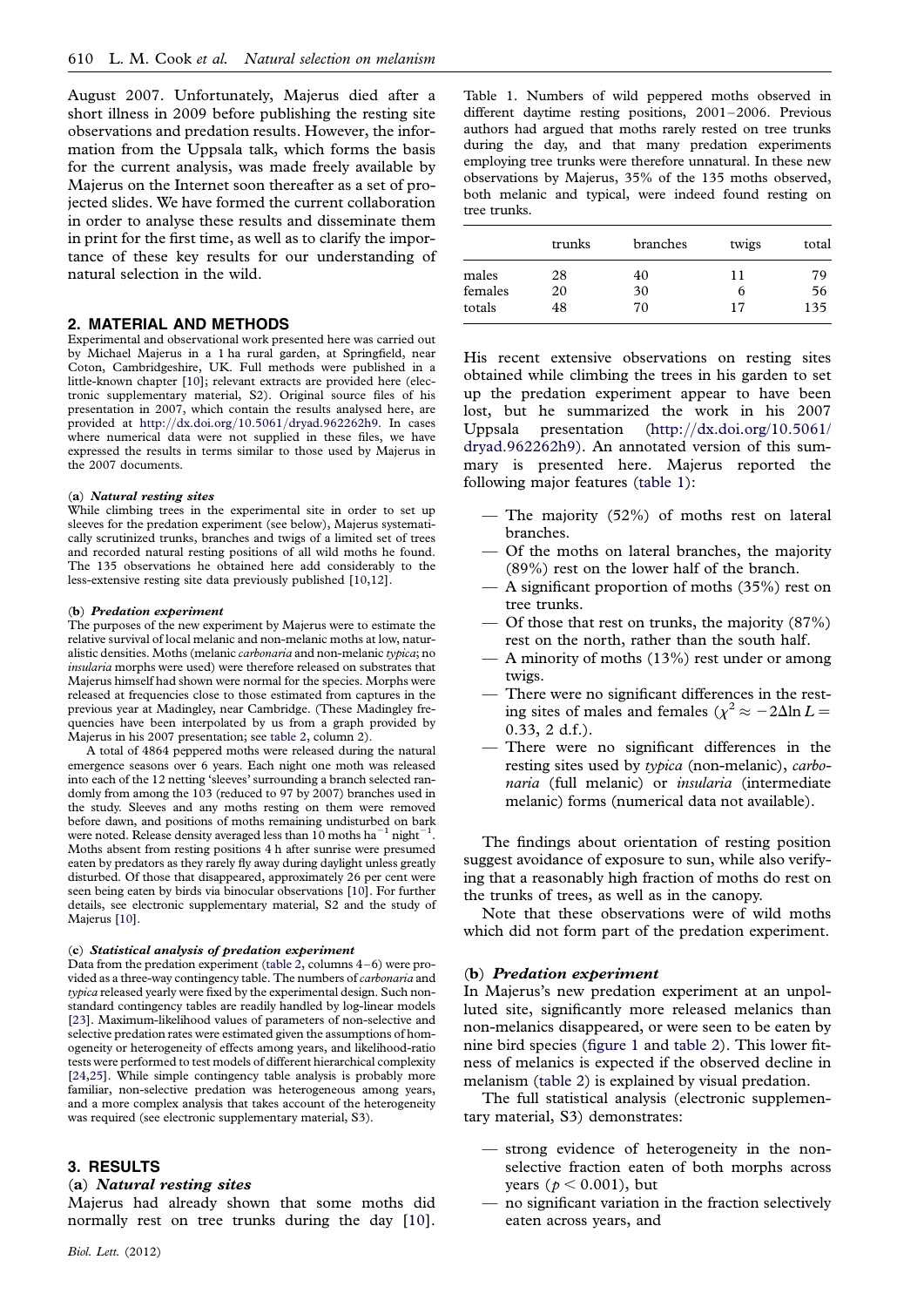<span id="page-3-0"></span>Table 2. Survival of moths in the predation experiment in different years. Column 2: Frequency of wild melanics (carbonaria) obtained in light trap samples at Madingley, near Cambridge. Columns 3–6: Typical and melanic (carbonaria) individuals made available and eaten at the experimental site in suburban Cambridge, UK. Expected values under null ( $e \sim s$ ) and bestfit (heterogeneous overall survival and homogeneous predator selection among years, eee s) models are shown, respectively, in parentheses. Nine bird species were observed eating the moths: English robins (Erithacus rubecula), hedge sparrows (Prunella modularis), great tits (Parus major), blue tits (Cyanistes caeruleus), European blackbirds (Turdus merula), starlings (Sturnus vulgaris), Eurasian wrens (Troglodytes troglodytes), magpies (Pica pica) and a lesser-spotted woodpecker (Dendrocopus minor).

| year | local melanic frequency | typicals available | melanics available | typicals eaten       | melanics eaten    |
|------|-------------------------|--------------------|--------------------|----------------------|-------------------|
| 2001 | 0.12                    |                    |                    |                      |                   |
| 2002 | 0.10                    | 706                | 101                | 162 (154.29, 162.52) | 31 (22.07, 30.32) |
| 2003 | 0.06                    | 731                | 82                 | 204 (159.76, 200.83) | 24 (17.92, 27.94) |
| 2004 | 0.07                    | 751                | 53                 | 128 (164.13, 130.65) | 17 (11.58, 13.20) |
| 2005 | 0.04                    | 763                | 58                 | 166 (166.75, 166.90) | 18 (12.68, 16.81) |
| 2006 | 0.02                    | 774                | 34                 | 145 (169.15, 143.00) | 6(7.43, 8.80)     |
| 2007 | 0.01                    | 797                | 14                 | 158 (174.18, 158.15) | 4(3.06, 3.80)     |



Figure 1. Survival of moths  $(+s.e.)$  over the course of the predation experiment. Unfilled diamonds with dashed lines, non-melanic; filled squares with solid lines, melanic.

- strong evidence of overall selection against the melanic form ( $p = 0.003$ ), while taking into account the year-to-year heterogeneity in the non-selective fraction eaten.
- The maximum likelihood selective coefficient against melanics is  $s = 0.091$  per day (with likelihood-estimated 95% confidence intervals of 0.028–0.157). This gives daily relative survival estimates for melanics of 91 per cent (84–97%) of that of the typical forms. These estimates and confidence intervals account for year-to-year heterogeneity in overall survival (first result, above).

#### 4. DISCUSSION

The lifespan of wild moths is several days, so the approximately 9 per cent reduction in daily survival of melanics is sufficient in magnitude and direction to explain their long-term local decline; the decline rate suggests a selection pressure against melanics of  $s \approx 0.1 - 0.2$  per generation (table 2; [3]). Majerus was able to see predation events from his window, involving nine species of local insectivorous birds (table 2). Clearly melanics disappeared faster than non-melanics in this experiment, and Majerus was able to confirm by direct observation that about one-quarter of the disappearances were owing to bird predation [\[10](#page-4-0)].

Factors other than predation have often been argued to play a substantial role in the rise and subsequent post-industrial fall of melanism in Biston [5,[15](#page-4-0)–[17\]](#page-4-0). Nonetheless, with this new evidence added to the existing data, it is virtually impossible to escape the previously accepted conclusion that visual predation by birds is the major cause of rapid changes in frequency of melanic peppered moths [3,5]. These new data answer criticisms of earlier work and validate the methodology employed in many previous predation experiments that used tree trunks as resting sites [3]. The new data, coupled with the weight of previously existing data convincingly show that 'industrial melanism in the peppered moth is still one of the clearest and most easily understood examples of Darwinian evolution in action' [[21\]](#page-4-0).

We thank Ziheng Yang, Sami Merilaita, Anders Forsman, Remy Ware, Chris Jiggins, Frank Jiggins, Blanca Huertas, the family of Michael Majerus and two anonymous reviewers for help and suggestions. We are grateful for permission from Michael Majerus to make the data available in the current format. Deposited data: [http:](http://dx.doi.org/10.5061/dryad.962262h9)//dx. doi.org/10.5061/[dryad.962262h9](http://dx.doi.org/10.5061/dryad.962262h9)

- 1 Haldane, J. B. S. 1924 A mathematical theory of natural and artificial selection. Trans. Camb. Phil. Soc. 23, 19–40.
- 2 Tutt, J. W. 1896 British moths. Ludgate Hill, London, UK: George Routledge & Sons, Ltd.
- 3 Cook, L. M. 2003 The rise and fall of the carbonaria form of the peppered moth. Q. Rev. Biol. 78, 399–418. ([doi:10.1086](http://dx.doi.org/10.1086/378925)/378925)
- 4 Kettlewell, H. B. D. 1973 The evolution of melanism. The study of a recurring necessity. Oxford, UK: Blackwell.
- 5 Majerus, M. E. N. 1998 Melanism: evolution in action. Oxford, UK: Oxford University Press.
- 6 Van't Hof, A. E., Edmonds, N., Daliková, M., Marec, F. & Saccheri, I. J. 2011 Industrial melanism in British peppered moths has a singular and recent mutational origin. Science 332, 958-960. (doi:10.1126/[science.1203043\)](http://dx.doi.org/10.1126/science.1203043)
- 7 Stevens, M. & Merilaita, S. 2011 Animal camouflage. Mechanisms and function. Cambridge, UK: Cambridge University Press.
- 8 Kettlewell, H. B. D. 1955 Selection experiments on industrial melanism in the Lepidoptera. Heredity 9, 323–342. (doi:10.1038/[hdy.1955.36](http://dx.doi.org/10.1038/hdy.1955.36))